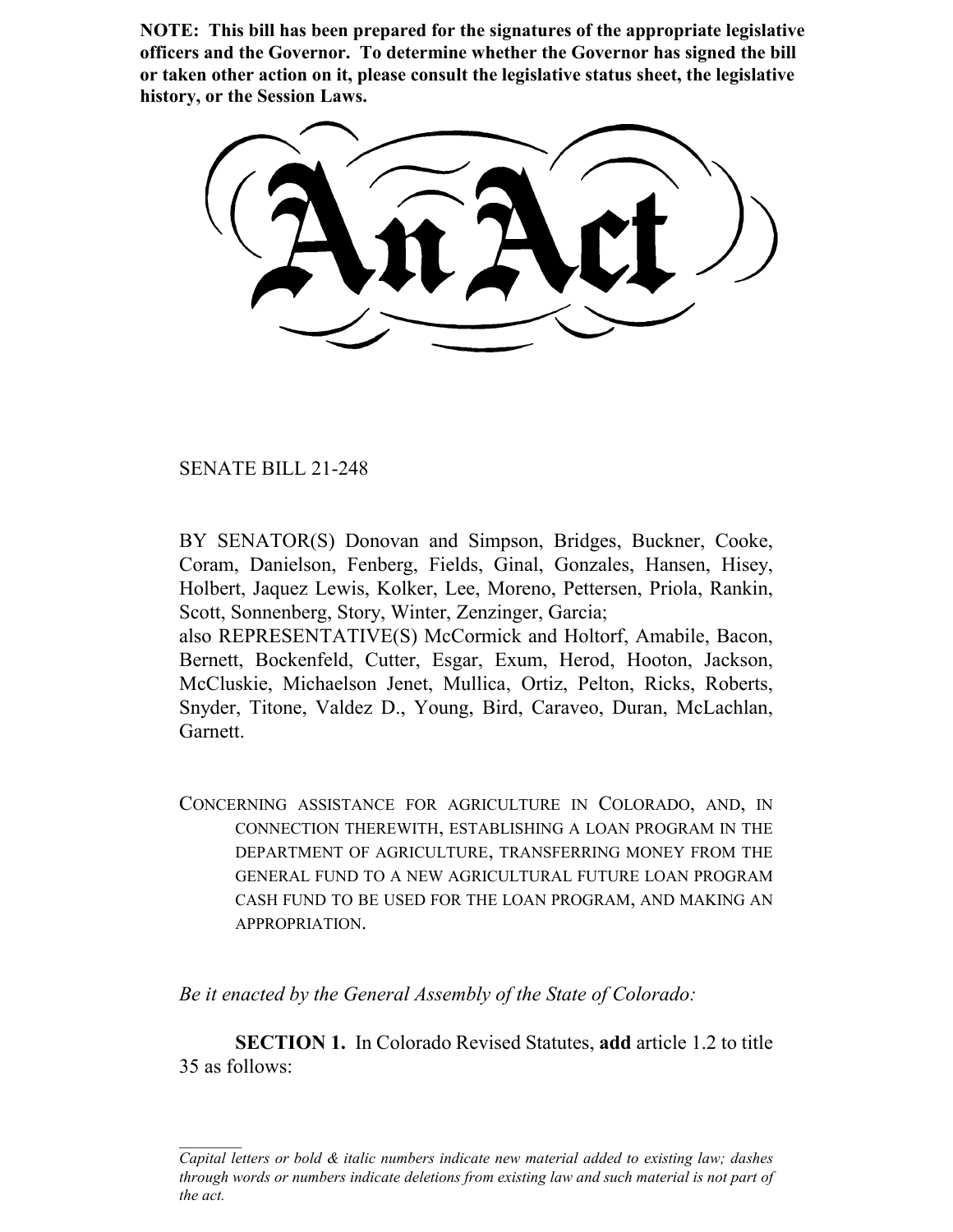# **ARTICLE 1.2 Colorado Agricultural Future Loan Program**

**35-1.2-101. Short title.** THE SHORT TITLE OF THIS ARTICLE 1.2 IS THE "COLORADO AGRICULTURAL FUTURE LOAN PROGRAM ACT".

**35-1.2-102. Definitions - repeal.** AS USED IN THIS ARTICLE 1.2, UNLESS THE CONTEXT OTHERWISE REQUIRES:

(1) "AGRICULTURAL PROCESSING" MEANS THE TRANSFORMING, PACKAGING, SORTING, STORAGE, OR GRADING OF COLORADO LIVESTOCK, LIVESTOCK PRODUCTS, AGRICULTURAL COMMODITIES, PLANTS, OR PLANT PRODUCTS.

(2) "AGRICULTURE" HAS THE SAME MEANING AS SET FORTH IN SECTION 35-1-102 (1).

(3) "COMMISSIONER" MEANS THE COMMISSIONER OF AGRICULTURE.

(4) "DEPARTMENT" MEANS THE DEPARTMENT OF AGRICULTURE CREATED IN SECTION 35-1-103.

(5) "ELIGIBLE BUSINESS" MEANS A BUSINESS THAT:

(a) EARNS A MAJORITY OF ITS REVENUE FROM AGRICULTURAL PROCESSING; AND

(b) IN THE JUDGMENT OF THE DEPARTMENT:

(I) HAS MANAGERS AND EMPLOYEES WHO POSSESS SUFFICIENT EDUCATION, TRAINING, AND EXPERIENCE TO OPERATE THE BUSINESS; AND

(II) PROVIDES AN ECONOMIC BENEFIT TO COLORADO FARMERS OR RANCHERS.

(6) "ELIGIBLE FARMER OR RANCHER" MEANS AN INDIVIDUAL WHO:

(a) IS AT LEAST EIGHTEEN YEARS OF AGE;

(b) IS A RESIDENT OF COLORADO;

### PAGE 2-SENATE BILL 21-248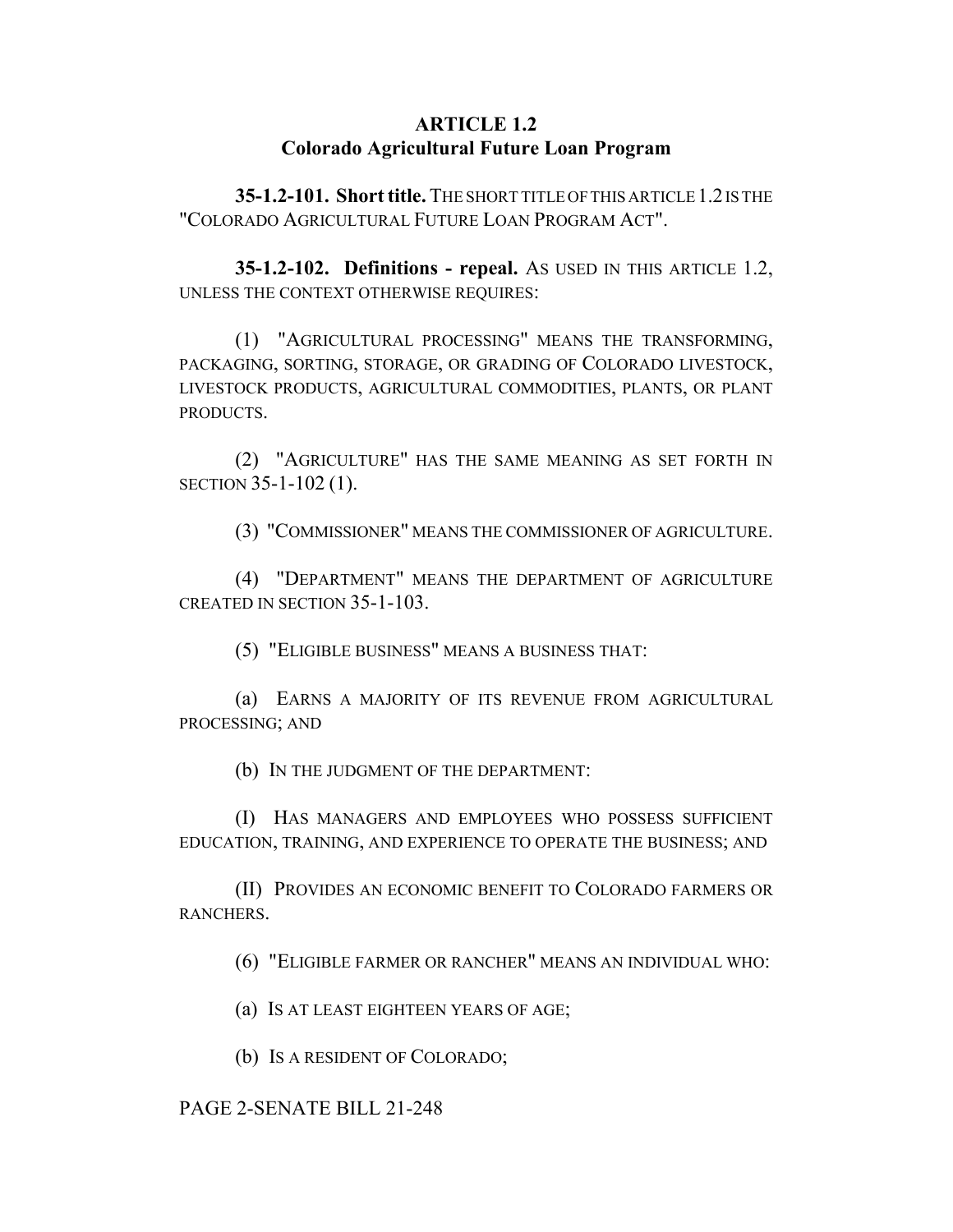(c) IS AN OWNER OR OPERATOR IN FACT OF A FARM OR RANCH; AND

(d) IN THE JUDGMENT OF THE DEPARTMENT:

(I) POSSESSES SUFFICIENT EDUCATION, TRAINING, AND EXPERIENCE TO OPERATE THE FARM OR RANCH; AND

(II) POSSESSES OR HAS ACCESS TO SUFFICIENT WORKING CAPITAL, FARM MACHINERY, LIVESTOCK, OR LAND TO OPERATE THE FARM OR RANCH.

(7) "FARM-TO-MARKET INFRASTRUCTURE GRANT" MEANS A GRANT OF MONEY FROM THE FUND, WHICH MONEY IS USED FOR AGRICULTURAL PROCESSING.

(8) (a) "FARM-TO-MARKET INFRASTRUCTURE LOAN" MEANS A LOAN FROM THE LOAN PROGRAM, WHICH LOAN IS USED FOR THE PURPOSE OF AGRICULTURAL PROCESSING.

(b) THIS SUBSECTION (8) IS REPEALED, EFFECTIVE JANUARY 2, 2023.

(9) "FINANCIAL ENTITY" MEANS A BANK, NONDEPOSIT COMMUNITY DEVELOPMENT FINANCIAL INSTITUTION, BUSINESS DEVELOPMENT CORPORATION, OR OTHER ENTITY WITH AGRICULTURAL LENDING EXPERIENCE AND WITH WHICH THE DEPARTMENT CONTRACTS TO HELP ADMINISTER THE LOAN PROGRAM.

(10) "FUND" MEANS THE COLORADO AGRICULTURAL FUTURE LOAN PROGRAM CASH FUND CREATED IN SECTION 35-1.2-105.

(11) "LIVESTOCK" HAS THE SAME MEANING AS SET FORTH IN SECTION  $35-1-102(6)$ .

(12) "LOAN PROGRAM" MEANS THE COLORADO AGRICULTURAL FUTURE LOAN PROGRAM CREATED IN SECTION 35-1.2-103.

**35-1.2-103. Colorado agricultural future loan program - created - application - criteria - awards - rules - repeal.** (1) THERE IS HEREBY CREATED IN THE DEPARTMENT THE COLORADO AGRICULTURAL FUTURE LOAN PROGRAM TO PROVIDE LOANS AS DESCRIBED IN THIS SECTION. THE DEPARTMENT SHALL ADMINISTER THE LOAN PROGRAM. NOTHING IN THIS

PAGE 3-SENATE BILL 21-248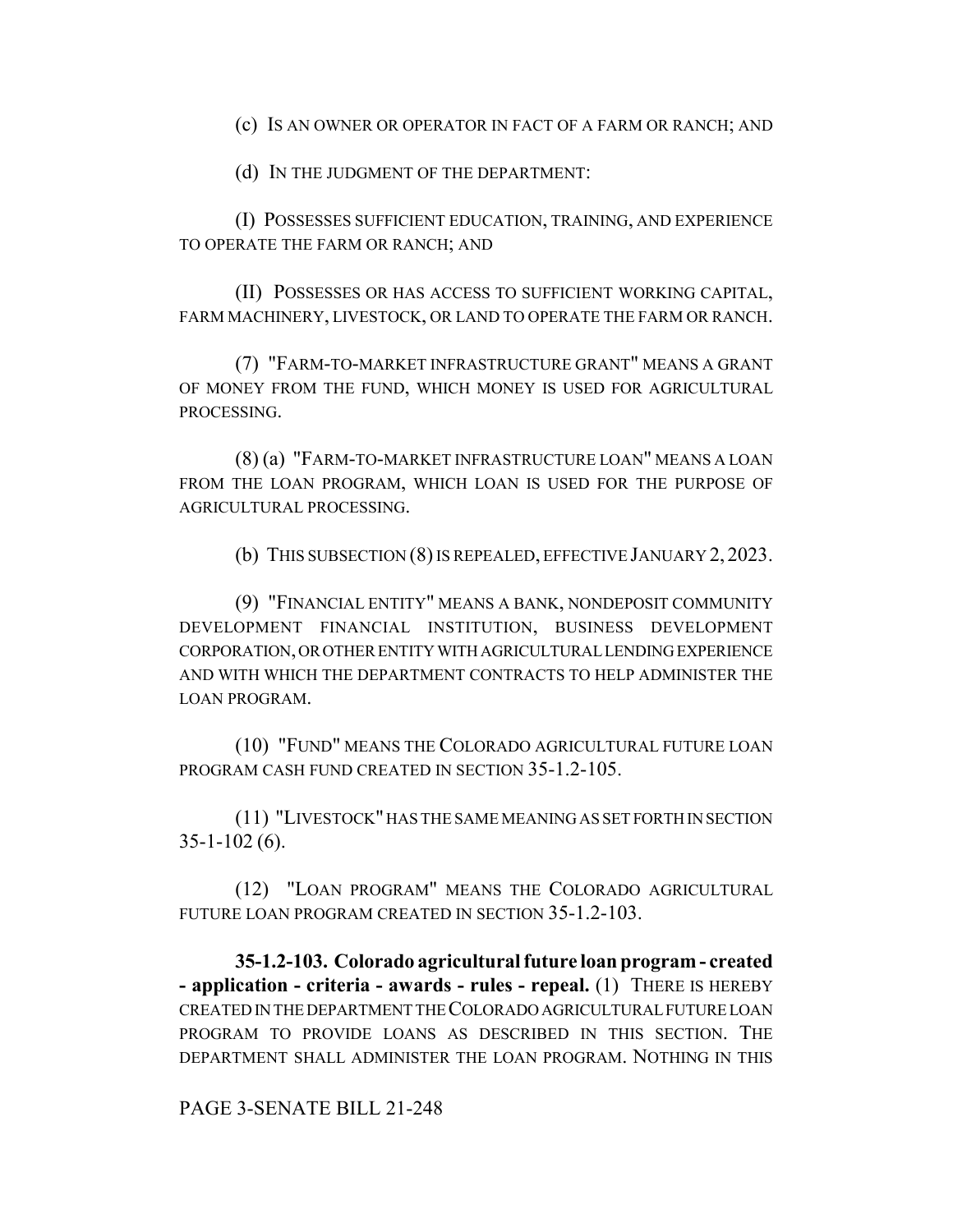ARTICLE 1.2 MAY BE CONSTRUED AS PERMITTING THE DEPARTMENT TO ENGAGE IN ANY DIRECT LENDING ACTIVITIES.

(2) (a) (I) BEGINNING ON OR BEFORE JANUARY 1, 2022, AND UNTIL JANUARY 1, 2025, THE DEPARTMENT MAY DISTRIBUTE MONEY FROM THE FUND TO FINANCIAL ENTITIES TO MAKE FARM-TO-MARKET INFRASTRUCTURE LOANS FROM THE LOAN PROGRAM TO APPLICANTS WHO SATISFY THE REQUIREMENTS ESTABLISHED BY RULES PROMULGATED BY THE COMMISSIONER PURSUANT TO SUBSECTION (7) OF THIS SECTION.

(II) THIS SUBSECTION (2)(a) IS REPEALED, EFFECTIVE JANUARY 2, 2025.

(b) BEGINNING ON OR BEFORE JANUARY 1, 2022, THE DEPARTMENT MAY AWARD FARM-TO-MARKET INFRASTRUCTURE GRANTS DIRECTLY TO ELIGIBLE FARMERS OR RANCHERS AND ELIGIBLE BUSINESSES THAT SATISFY THE REQUIREMENTS ESTABLISHED BY RULES PROMULGATED BY THE COMMISSIONER PURSUANT TO SUBSECTION (7) OF THIS SECTION.

(3) IN ADMINISTERING THE LOAN PROGRAM, THE DEPARTMENT, TO THE EXTENT PRACTICABLE, SHALL ATTEMPT TO AWARD OR DISTRIBUTE:

(a) (I) A TOTAL OF AT LEAST FIVE MILLION DOLLARS BUT NO MORE THAN TEN MILLION DOLLARS IN THE FORM OF FARM-TO-MARKET INFRASTRUCTURE LOANS OR FARM-TO-MARKET INFRASTRUCTURE GRANTS BY JUNE 30, 2022.

(II) THIS SUBSECTION (3)(a) IS REPEALED, EFFECTIVE JULY 1, 2022.

(b) (I) A TOTAL OF AT LEAST TEN MILLION DOLLARS BUT NO MORE THAN TWENTY MILLION DOLLARS IN THE FORM OF LOW-INTEREST LOANS TO ELIGIBLE FARMERS OR RANCHERS AND ELIGIBLE BUSINESSES BY DECEMBER 31, 2022.

(II) THIS SUBSECTION (3)(b) IS REPEALED, EFFECTIVE JANUARY 1, 2023.

(4) WHEN THE DEPARTMENT CONTRACTS WITH ONE OR MORE FINANCIAL ENTITIES PURSUANT TO THIS SECTION, THE DEPARTMENT SHALL PROMPTLY NOTIFY THE AGRICULTURE AND NATURAL RESOURCES COMMITTEE

## PAGE 4-SENATE BILL 21-248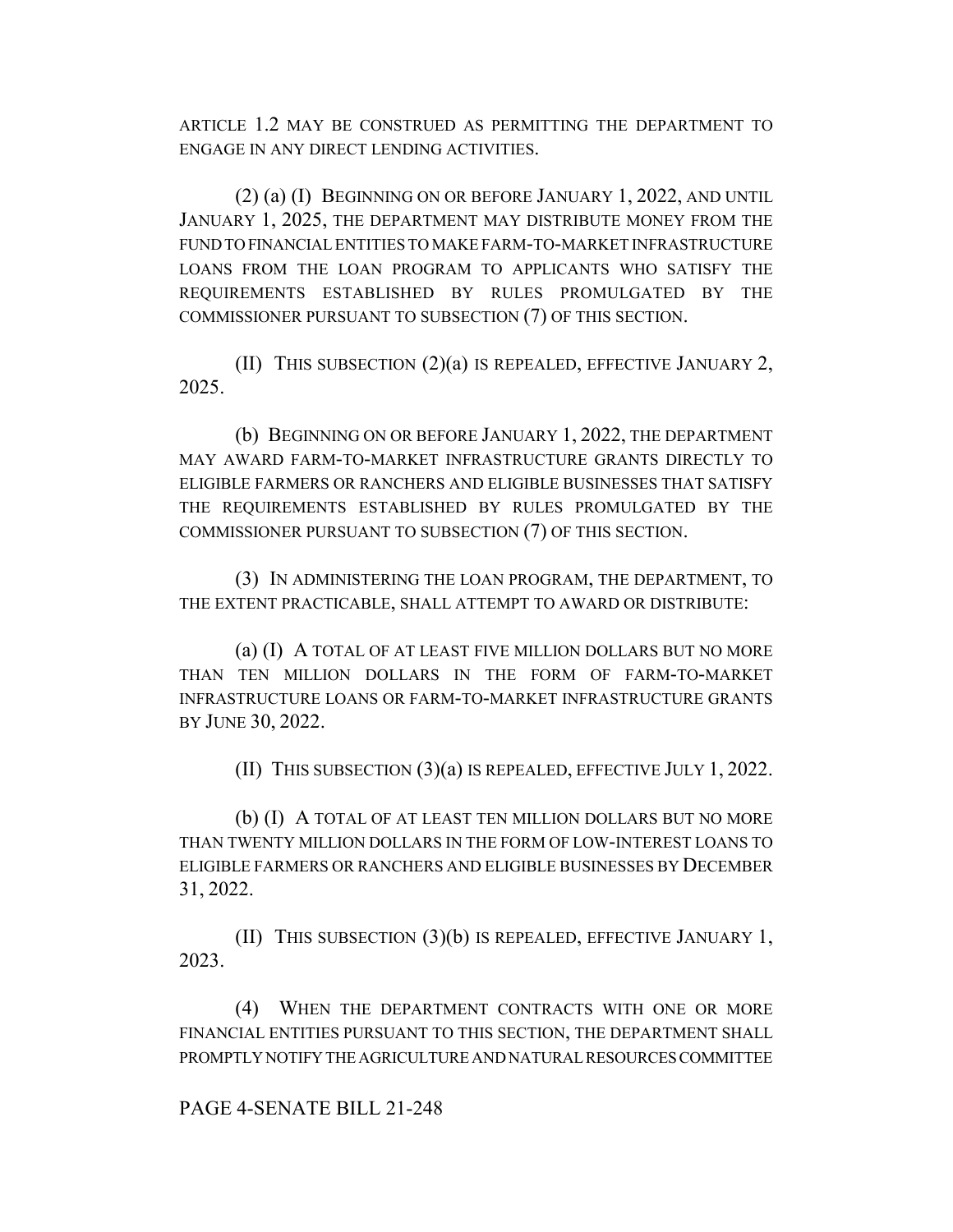OF THE SENATE AND THE AGRICULTURE, LIVESTOCK, AND WATER COMMITTEE OF THE HOUSE OF REPRESENTATIVES, OR ANY SUCCESSOR COMMITTEES, OF SUCH CONTRACT.

(5) TO RECEIVE A LOAN OR GRANT, AN APPLICANT MUST SUBMIT AN APPLICATION TO THE DEPARTMENT IN THE FORM ESTABLISHED BY THE COMMISSIONER PURSUANT TO SUBSECTION  $(7)(c)(I)$  OF THIS SECTION.

(6) THE DEPARTMENT SHALL REVIEW APPLICATIONS RECEIVED PURSUANT TO THIS SECTION. IN AWARDING GRANTS AND DISTRIBUTING MONEY TO FINANCIAL ENTITIES FOR AWARDING LOANS, THE DEPARTMENT SHALL CONSIDER ANY CRITERIA ESTABLISHED PURSUANT TO RULES PROMULGATED BY THE COMMISSIONER PURSUANT TO SUBSECTION (7) OF THIS SECTION.

(7) PURSUANT TO ARTICLE 4 OF TITLE 24, THE COMMISSIONER SHALL PROMULGATE SUCH RULES AS ARE REQUIRED IN THIS ARTICLE 1.2 AND SUCH ADDITIONAL RULES AS MAY BE NECESSARY TO IMPLEMENT THE LOAN PROGRAM. AT A MINIMUM, THE RULES MUST:

(a) REQUIRE THE DEPARTMENT TO ACCEPT APPLICATIONS FROM APPLICANTS AT ALL TIMES DURING THE YEAR; EXCEPT THAT THE DEPARTMENT MAY BE REQUIRED TO ACCEPT WRITTEN APPLICATIONS ONLY DURING REGULAR OFFICE HOURS;

(b) ON AND AFTER JANUARY 1, 2023, TO THE EXTENT PRACTICABLE, PRIORITIZE THE PROVISION OF LOANS TO ELIGIBLE FARMERS OR RANCHERS WHO APPLY FOR LOANS OR GRANTS FROM THE LOAN PROGRAM AND WHO:

(I) HAVE OWNED OR OPERATED A FARM OR RANCH FOR LESS THAN TEN YEARS; OR

(II) REPRESENT A POPULATION THAT IS UNDERSERVED OR UNDERREPRESENTED IN COLORADO AGRICULTURE; AND

(c) SPECIFY:

(I) THE FORM OF THE LOAN PROGRAM APPLICATION;

### PAGE 5-SENATE BILL 21-248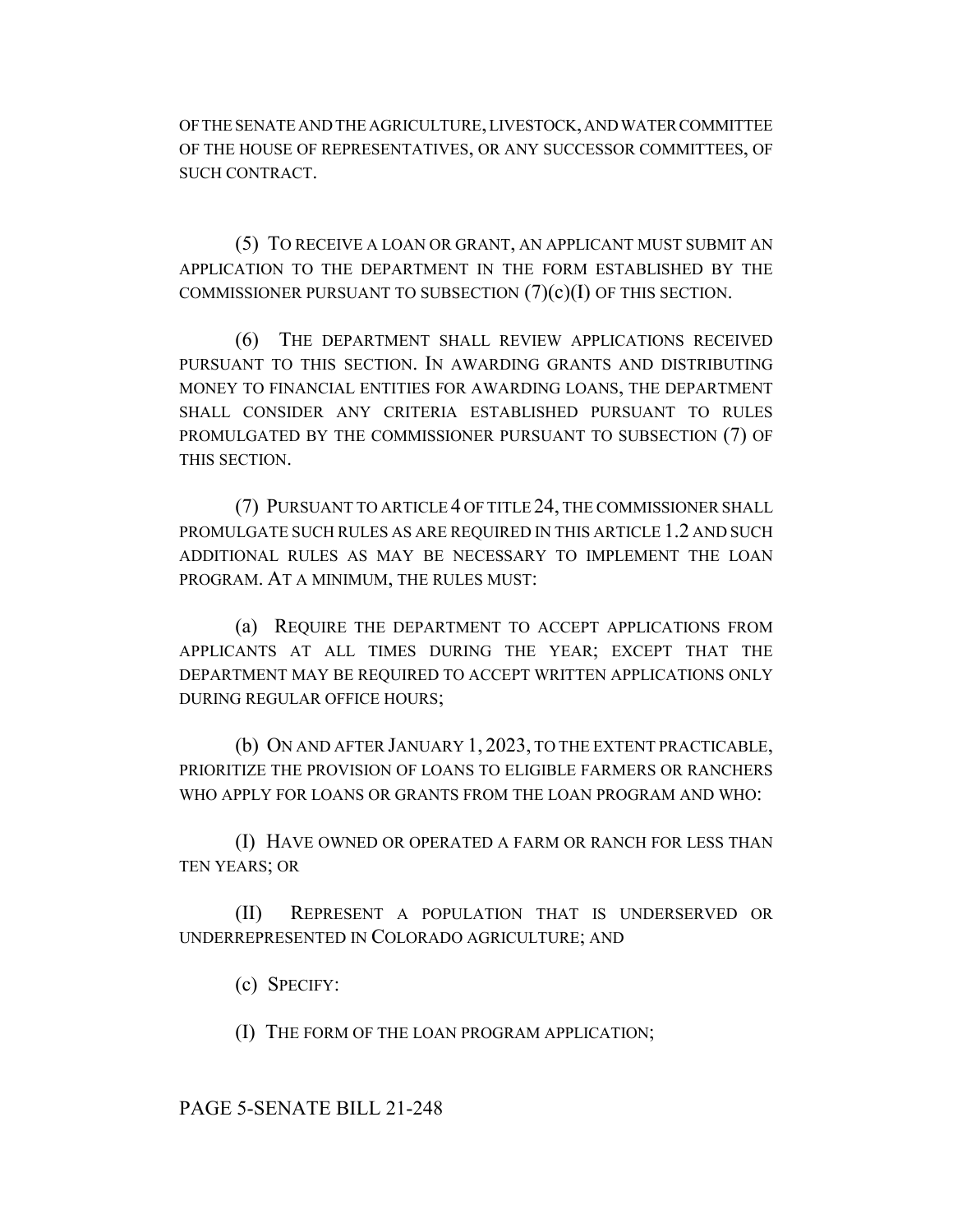(II) THE TIME FRAMES FOR DISTRIBUTING LOAN MONEY;

(III) CRITERIA FOR THE DEPARTMENT TO USE IN CONSIDERING APPLICATIONS AND AWARDING LOANS;

(IV) THE MAXIMUM AMOUNT OF A LOAN FROM THE LOAN PROGRAM;

(V) INTEREST RATES ON LOANS;

(VI) REPAYMENT TERMS OF LOANS; AND

(VII) PERMISSIBLE USES OF MONEY AWARDED AS LOW-INTEREST LOANS TO ELIGIBLE FARMERS OR RANCHERS AND ELIGIBLE BUSINESSES, WHICH USES MAY INCLUDE:

(A) THE ACQUISITION OF PROPERTY AND EQUIPMENT;

(B) PAYING COSTS ASSOCIATED WITH PURCHASING BREEDING LIVESTOCK;

(C) VALUE-ADDED IMPROVEMENTS TO REAL OR PERSONAL PROPERTY ON A FARM OR RANCH;

(D) OPERATING EXPENSES;

(E) CONSERVATION PROJECTS; AND

(F) SUCH OTHER USES AS THE COMMISSIONER MAY IDENTIFY.

**35-1.2-104. Report.** NOTWITHSTANDING SECTION 24-1-136  $(11)(a)(I)$ , ON OR BEFORE DECEMBER 15, 2021, AND ON OR BEFORE DECEMBER 15 EACH YEAR THEREAFTER, THE DEPARTMENT SHALL SUBMIT A SUMMARIZED REPORT TO THE AGRICULTURE AND NATURAL RESOURCES COMMITTEE OF THE SENATE AND THE AGRICULTURE, LIVESTOCK, AND WATER COMMITTEE OF THE HOUSE OF REPRESENTATIVES, OR ANY SUCCESSOR COMMITTEES, CONCERNING THE LOAN PROGRAM.

**35-1.2-105. Colorado agricultural future loan program cash fund - created.** (1) THE COLORADO AGRICULTURAL FUTURE LOAN PROGRAM CASH FUND IS HEREBY CREATED IN THE STATE TREASURY. THE

## PAGE 6-SENATE BILL 21-248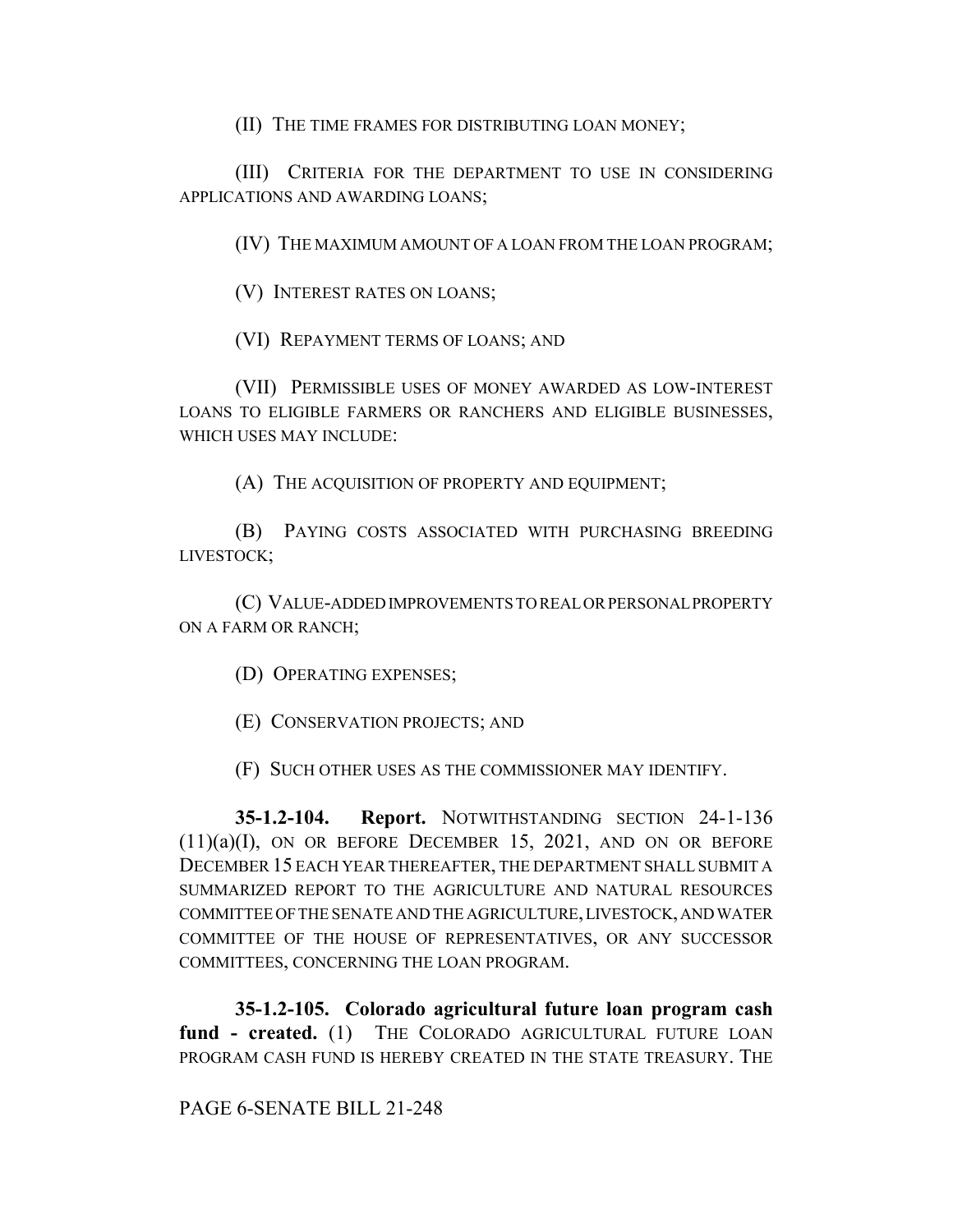FUND CONSISTS OF:

(a) MONEY CREDITED TO THE FUND PURSUANT TO SECTION 35-1.2-106;

(b) MONEY RECEIVED AS LOAN PAYMENTS ON LOANS ISSUED FROM THE LOAN PROGRAM, INCLUDING INTEREST; AND

(c) ANY OTHER MONEY THAT THE GENERAL ASSEMBLY MAY APPROPRIATE OR TRANSFER TO THE FUND.

(2) THE STATE TREASURER SHALL CREDIT ALL INTEREST AND INCOME DERIVED FROM THE DEPOSIT AND INVESTMENT OF MONEY IN THE FUND TO THE FUND.

(3) ANY UNEXPENDED AND UNENCUMBERED MONEY REMAINING IN THE FUND AT THE END OF A FISCAL YEAR REMAINS IN THE FUND.

(4) THE MONEY IN THE FUND IS CONTINUOUSLY APPROPRIATED TO THE DEPARTMENT TO EXPEND FOR THE PURPOSES OF THIS ARTICLE 1.2.

**35-1.2-106. Funding for loan program - repeal.** (1) WITHIN THREE DAYS AFTER THE EFFECTIVE DATE OF THIS ARTICLE 1.2, THE STATE TREASURER SHALL TRANSFER THIRTY MILLION DOLLARS FROM THE GENERAL FUND TO THE FUND FOR THE IMPLEMENTATION AND ADMINISTRATION OF THE LOAN PROGRAM.

(2) (a) THE DEPARTMENT MAY USE UP TO ONE AND ONE-HALF PERCENT OF THE MONEY TRANSFERRED PURSUANT TO SUBSECTION (1) OF THIS SECTION TO SET UP THE LOAN PROGRAM.

(b) THIS SUBSECTION (2) IS REPEALED, EFFECTIVE JANUARY 1, 2022.

(3) BEGINNING WITH THE 2021-22 STATE FISCAL YEAR, THE DEPARTMENT MAY ANNUALLY USE UP TO ONE AND ONE-HALF PERCENT OF THE MONEY TRANSFERRED PURSUANT TO SUBSECTION (1) OF THIS SECTION TO PAY THE DIRECT AND INDIRECT COSTS THAT THE DEPARTMENT INCURS IN ADMINISTERING THE LOAN PROGRAM; EXCEPT THAT NOTHING IN THIS SUBSECTION (3) MAY BE CONSTRUED AS LIMITING THE AMOUNT THAT THE DEPARTMENT MAY PROVIDE TO A FINANCIAL ENTITY AS COMPENSATION FOR

PAGE 7-SENATE BILL 21-248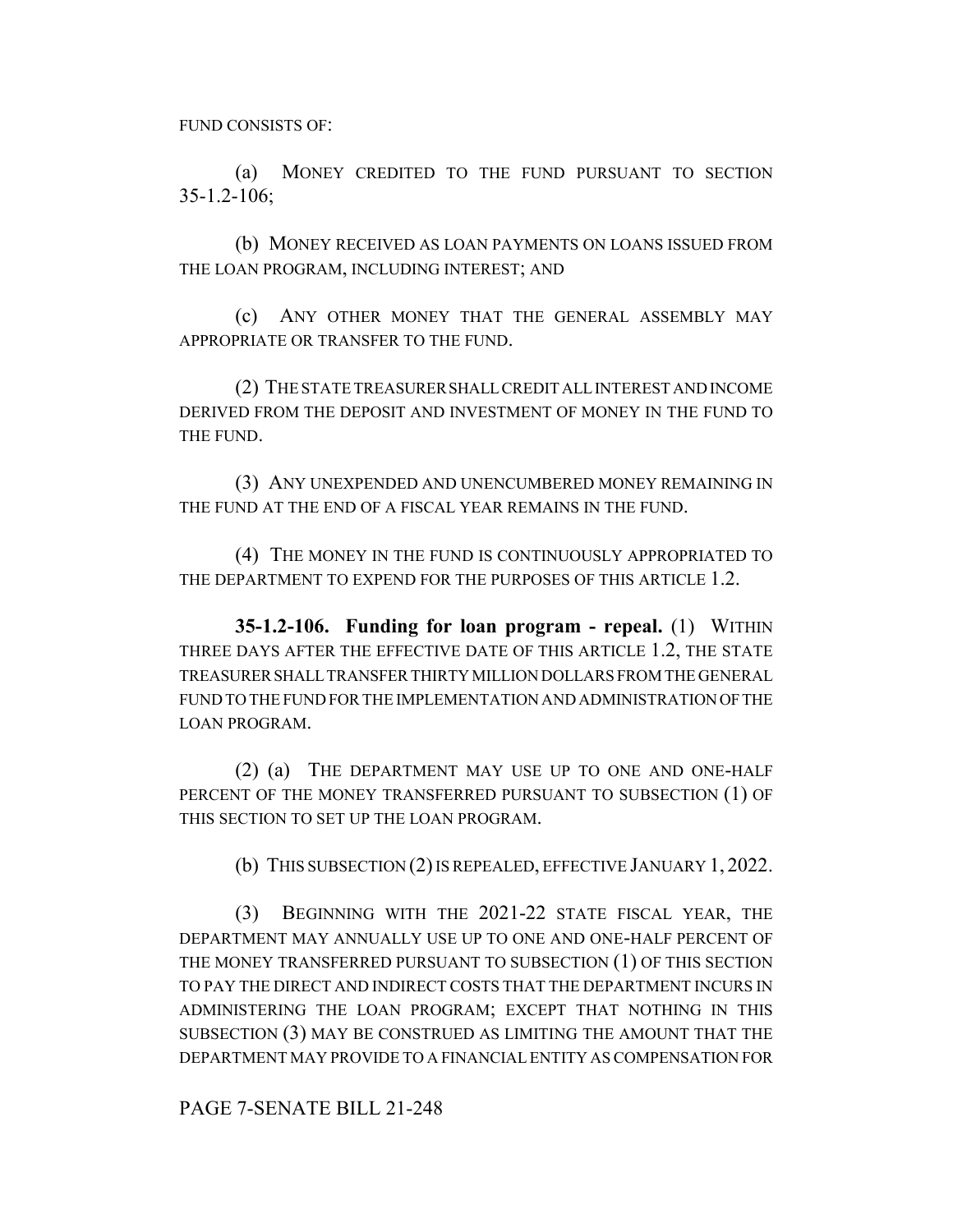MAKING LOANS PURSUANT TO A CONTRACT DESCRIBED IN SECTION 35-1.2-103 (4).

**SECTION 2. Appropriation.** For the 2021-22 state fiscal year, \$165,890 is appropriated to the department of law. This appropriation is from reappropriated funds received from the department of agriculture from the Colorado agricultural future loan program cash fund created in section 35-1.2-105 (1), C.R.S., and is based on an assumption that the department of law will require an additional 0.9 FTE. To implement this act, the department of law may use this appropriation to provide legal services for the department of agriculture.

**SECTION 3. Safety clause.** The general assembly hereby finds,